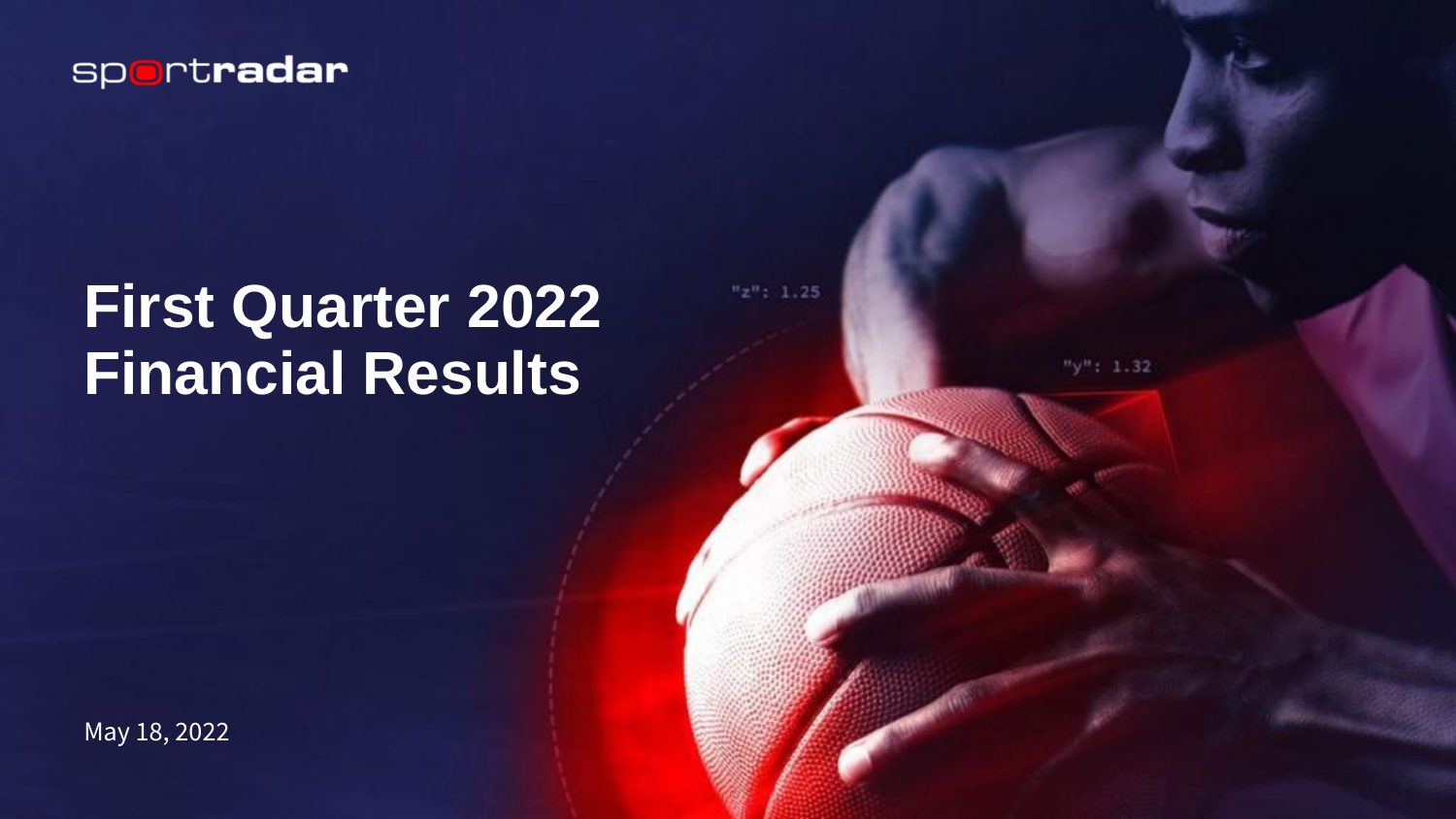## DISCLAIMER

Certain statements in this press release may constitute "forward-looking" statements and information within the meaning of Section 27A of the Securities Act of 1933, Section 21E of the Securities Exchange Act of 1934, and the safe harbor provisions of the U.S. Private Securities Litigation Reform Act of 1995 that relate to our current expectations and views of future events, including, without limitation, statements regarding future financial or operating performance, planned activities and objectives, anticipated growth resulting therefrom, market opportunities, strategies and other expectations, and expected performance for the full year 2022. In some cases, these forward-looking statements can be identified by words or phrases such as "may," "might," "will," "could," "would," "should," "expect," "plan," "anticipate," "intend," "seek," "believe," "estimate," "predict," "potential," "projects", "continue," "contemplate," "possible" or similar words. These forward-looking statements are subject to risks, uncertainties and assumptions, some of which are beyond our control. In addition, these forward-looking statements reflect our current views with respect to future events and are not a guarantee of future performance. Actual outcomes may differ materially from the information contained in the forward-looking statements as a result of a number of factors, including, without limitation, the following: economy downturns and political and market conditions beyond our control; the global COVID-19 pandemic and its adverse effects on our business; dependence on our strategic relationships with our sports league partners; effect of social responsibility concerns and public opinion on responsible gaming requirements on our reputation; potential adverse changes in public and consumer tastes and preferences and industry trends; potential changes in competitive landscape, including new market entrants or disintermediation; potential inability to anticipate and adopt new technology; potential errors, failures or bugs in our products; inability to protect our systems and data from continually evolving cybersecurity risks, security breaches or other technological risks; potential interruptions and failures in our systems or infrastructure; our ability to comply with governmental laws, rules, regulations, and other legal obligations, related to data privacy, protection and security; ability to comply with the variety of unsettled and developing U.S. and foreign laws on sports betting; dependence on jurisdictions with uncertain regulatory frameworks for our revenue; changes in the legal and regulatory status of real money gambling and betting legislation for our customers; our inability to maintain or obtain regulatory compliance in the jurisdictions in which we conduct our business; our ability to obtain, maintain, protect, enforce and defend our intellectual property rights; our ability to obtain and maintain sufficient data rights from major sports leagues, including exclusive rights; any material weaknesses identified in our internal control over financial reporting; inability to secure additional financing in a timely manner, or at all, to meet our long-term future capital needs; risks related to future acquisitions; and other risk factors set forth in the section titled "Risk Factors" in our Annual Report on Form 20-F for the fiscal year ended December 31, 2021, and other documents filed with or furnished to the SEC, accessible on the SEC's website at www.sec.gov and on our website at https://investors.sportradar.com. These statements reflect management's current expectations regarding future events and operating performance and speak only as of the date of this press release. You should not put undue reliance on any forward-looking statements. Although we believe that the expectations reflected in the forward-looking statements are reasonable, we cannot quarantee that future results, levels of activity, performance and events and circumstances reflected in the forward-looking statements will be achieved or will occur. Except as required by law, we undertake no obligation to update or revise publicly any forward-looking statements, whether as a result of new information, future events or otherwise, after the date on which the statements are made or to reflect the occurrence of unanticipated events.

We report under International Financial Reporting Standards ("IFRS") as issued by the International Accounting Standards Board ("IASB"). We maintain our financial books and records and publish our consolidated financial statements in Euros, which is our functional and reporting currency. There are important differences between IFRS and United States Generally Accepted Accounting Principles ("US GAAP"). This presentation also contains certain supplemental financial measures and other operating metrics, including but not limited to Adjusted EBITDA, Adjusted EBITDA margin, Adjusted Free Cash Flow, Cash Flow Conversion and Net Retention Rate. These non-IFRS financial measures are in addition to, and not as a substitute for or superior to measures of financial performance prepared in accordance with IFRS. There are a number of limitations related to the use of these non-IFRS financial measures versus their nearest IFRS equivalents. For example, other companies may calculate non-IFRS financial measures differently or may use other measures to evaluate their performance, all of which could reduce the usefulness of our non IFRS financial measures as tools for comparison. Furthermore, the non-IFRS financial measures presented herein may not be presented in future SEC filings by Sportradar. See the Appendix for further explanations and reconciliations of these non-IFRS measures to the most directly comparable IFRS measures.

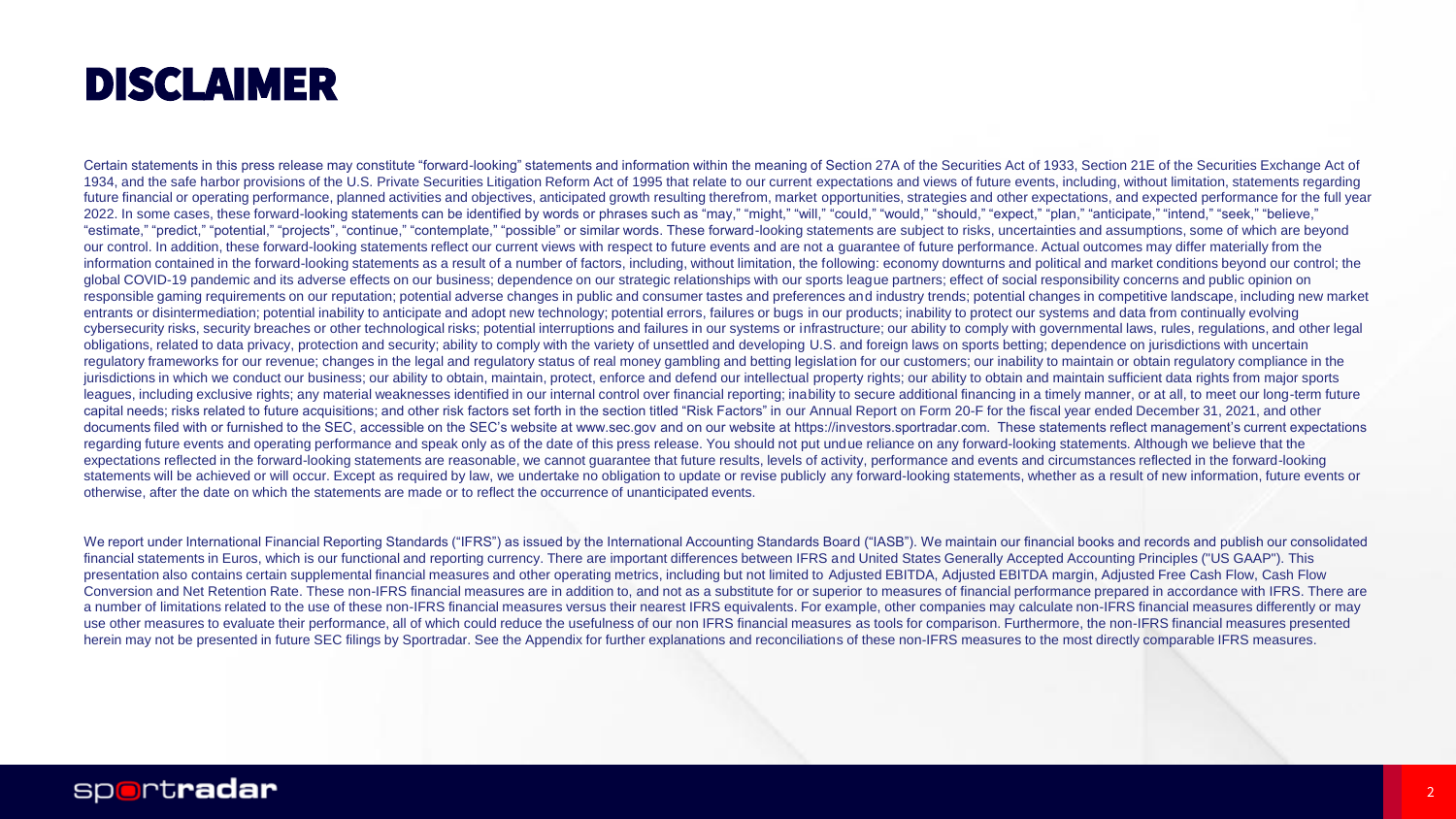

# Business Overview

< < **< < <**

**01**

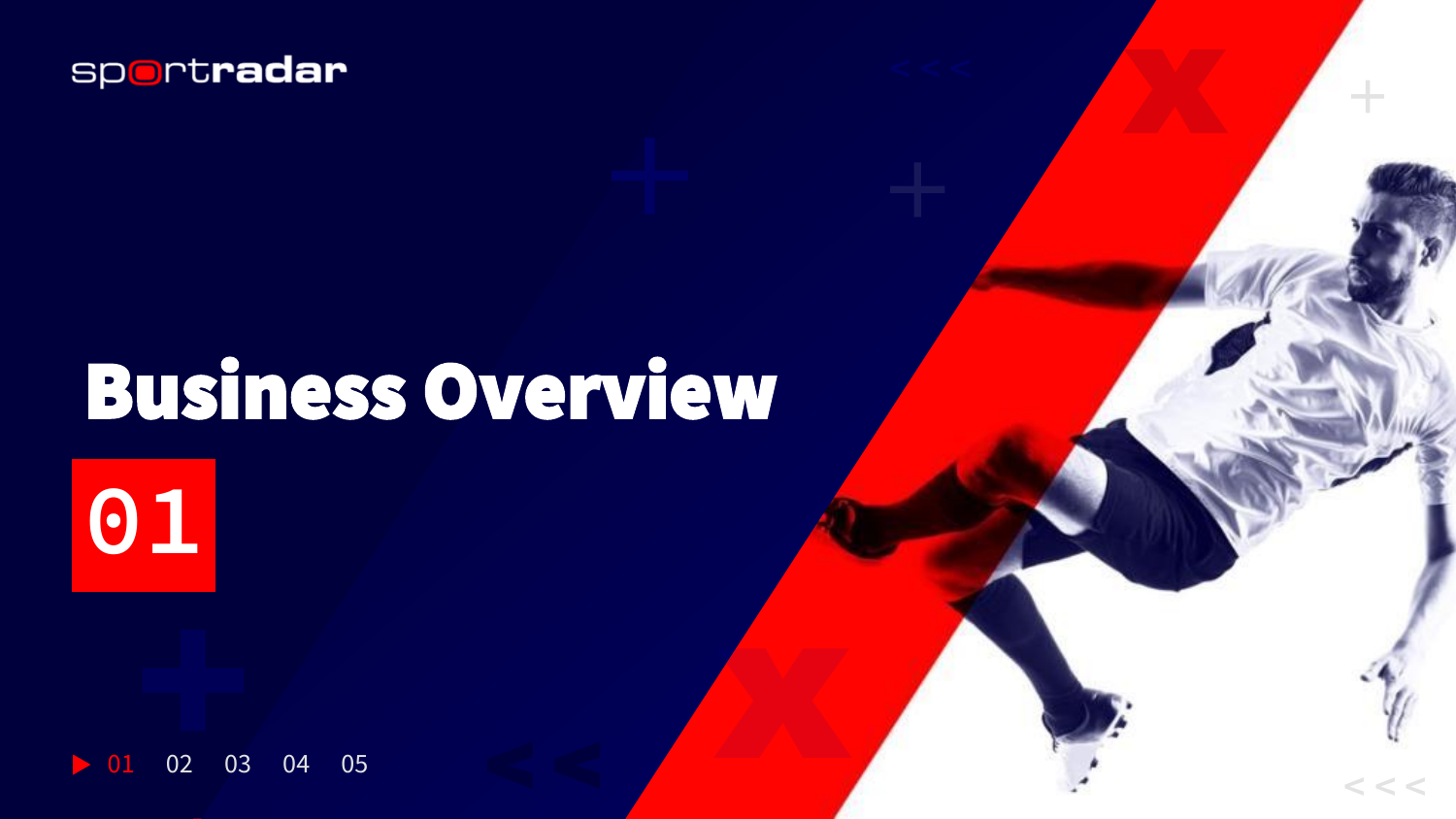# Q1 2022 Highlights





Adjusted EBITDA represents consolidated earnings before interest, tax, depreciation and amortization adjusted for impairment of intangible assets and financial assets, loss from loss of control of subsidiary, foreign excha gains/losses, other finance income/costs and amortization of sport rights; <sup>2</sup> Non-IFRS financial measure; see the Appendix of this presentation for further explanations and reconciliations of non-IFRS measures to IFRS mea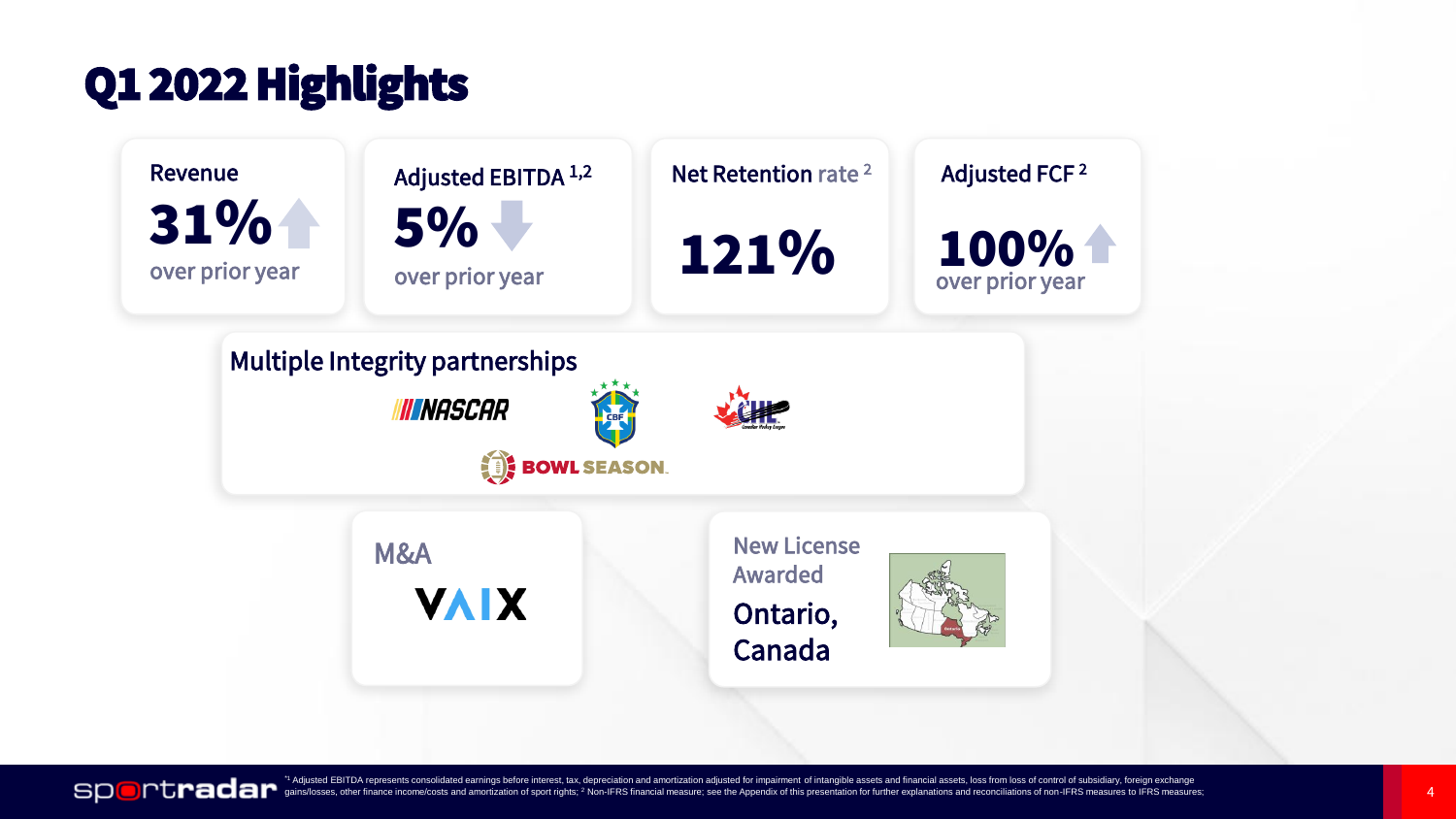### Strong Q1 2022 revenue performance in core and growth products

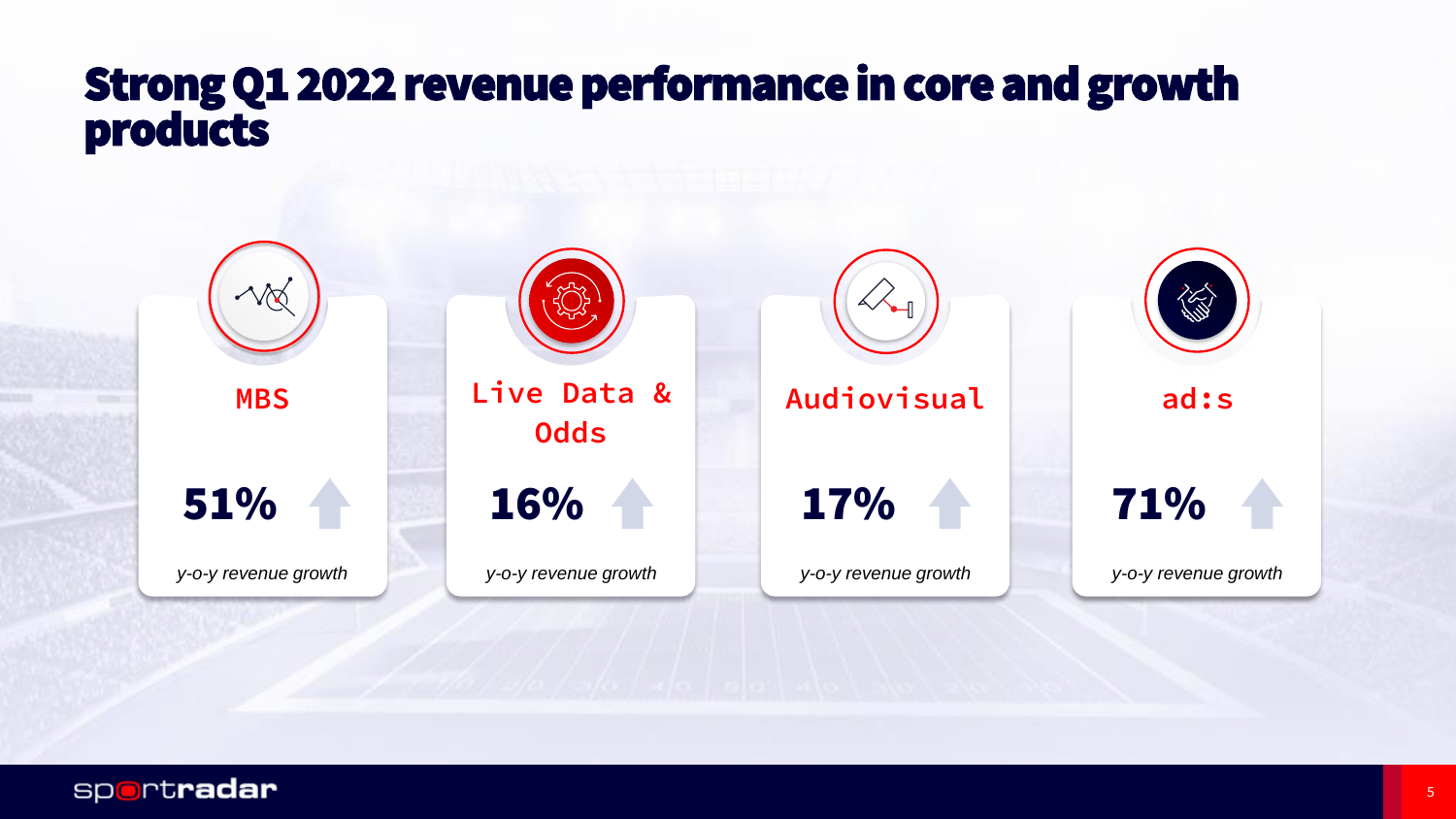# Key 2022 Priorities









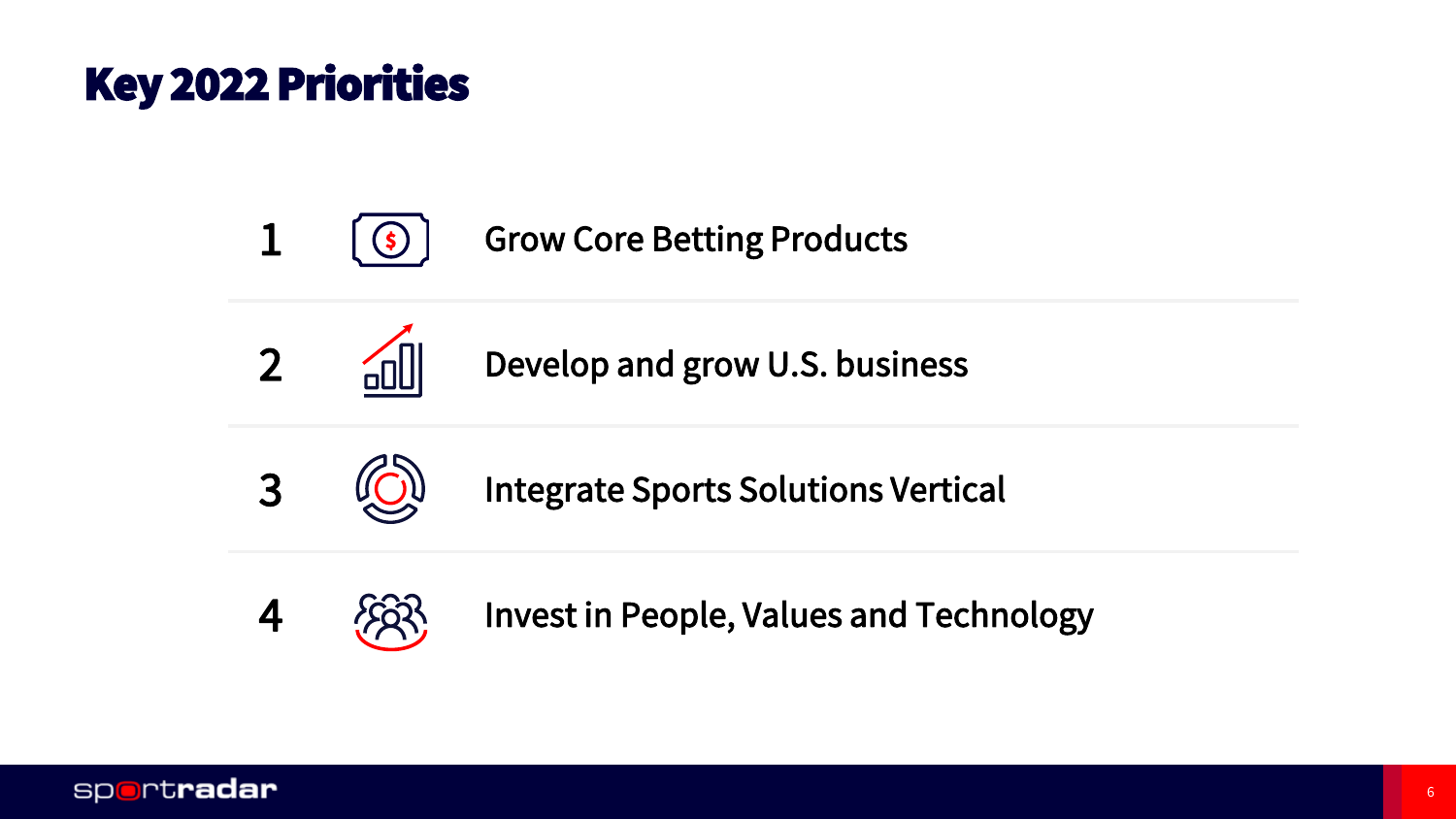# Managed Trading Services (MTS)

**A fully integrated Risk Management Solution for Bookmakers**



#### Key Product Features **Customer Benefits**

- + Offers highly sophisticated risk, liability and player management services combined with Sportradar's pre-match and live odds offering
- + Scalable service based on automated, parameter-driven risk management; and ML-based customer management
- + Platform agnostic and a full turnkey solution with selected platforms



Flexible offering enabling customers to configure service components based on their needs

- + Improve time to market and process efficiency while reducing complexity and cost
- + Reduce operational and financial risks by leveraging Sportradar's scalability, expertise, trading liquidity and margin guarantee
- Margin improvement and revenue growth for customers due to sophisticated MTS services and large content portfolio



Leverages Sportradar's global scale and AI-driven trading services to drive superior trading performance

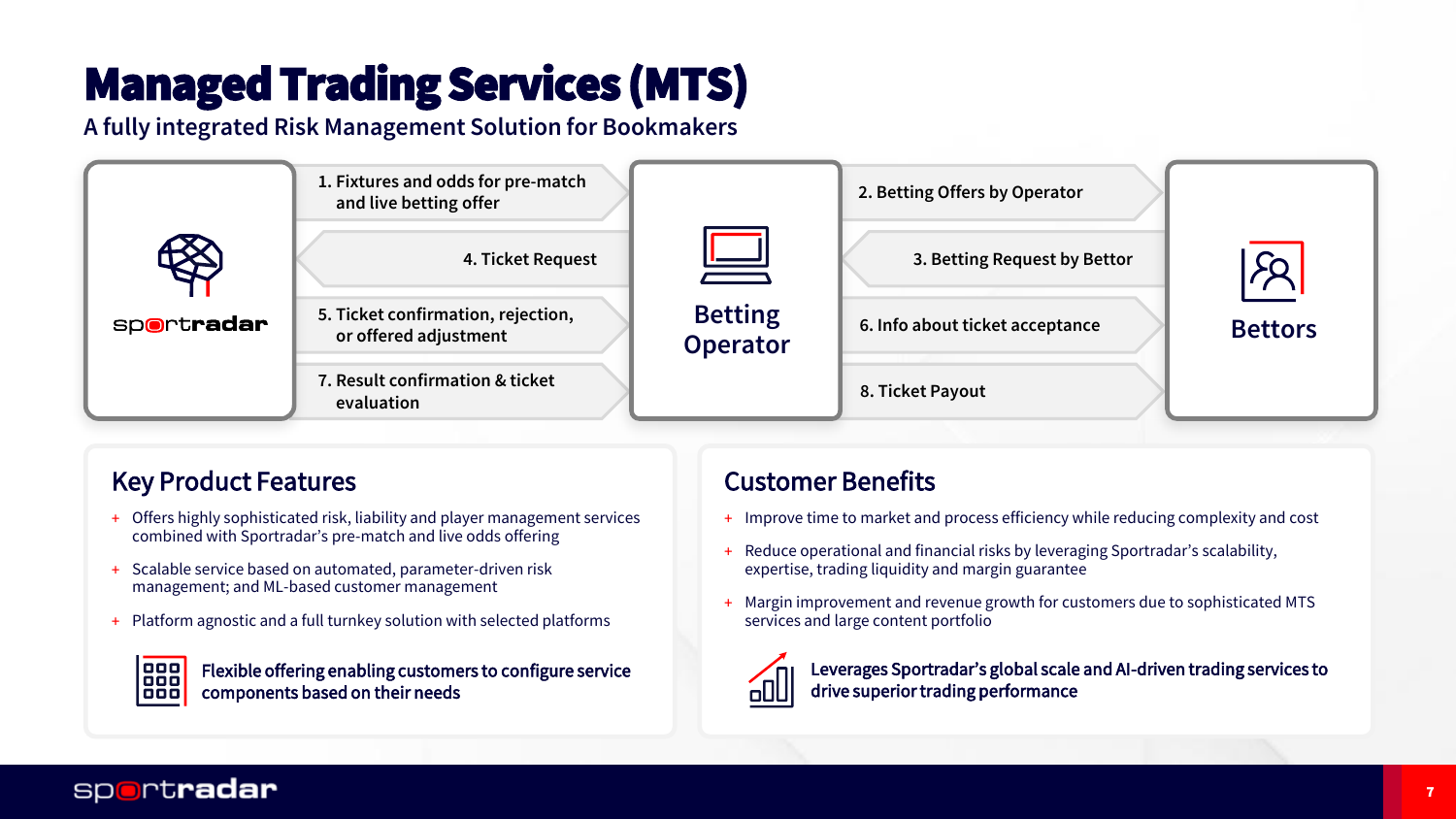

# Financial Overview

< < **< < <**

**02**

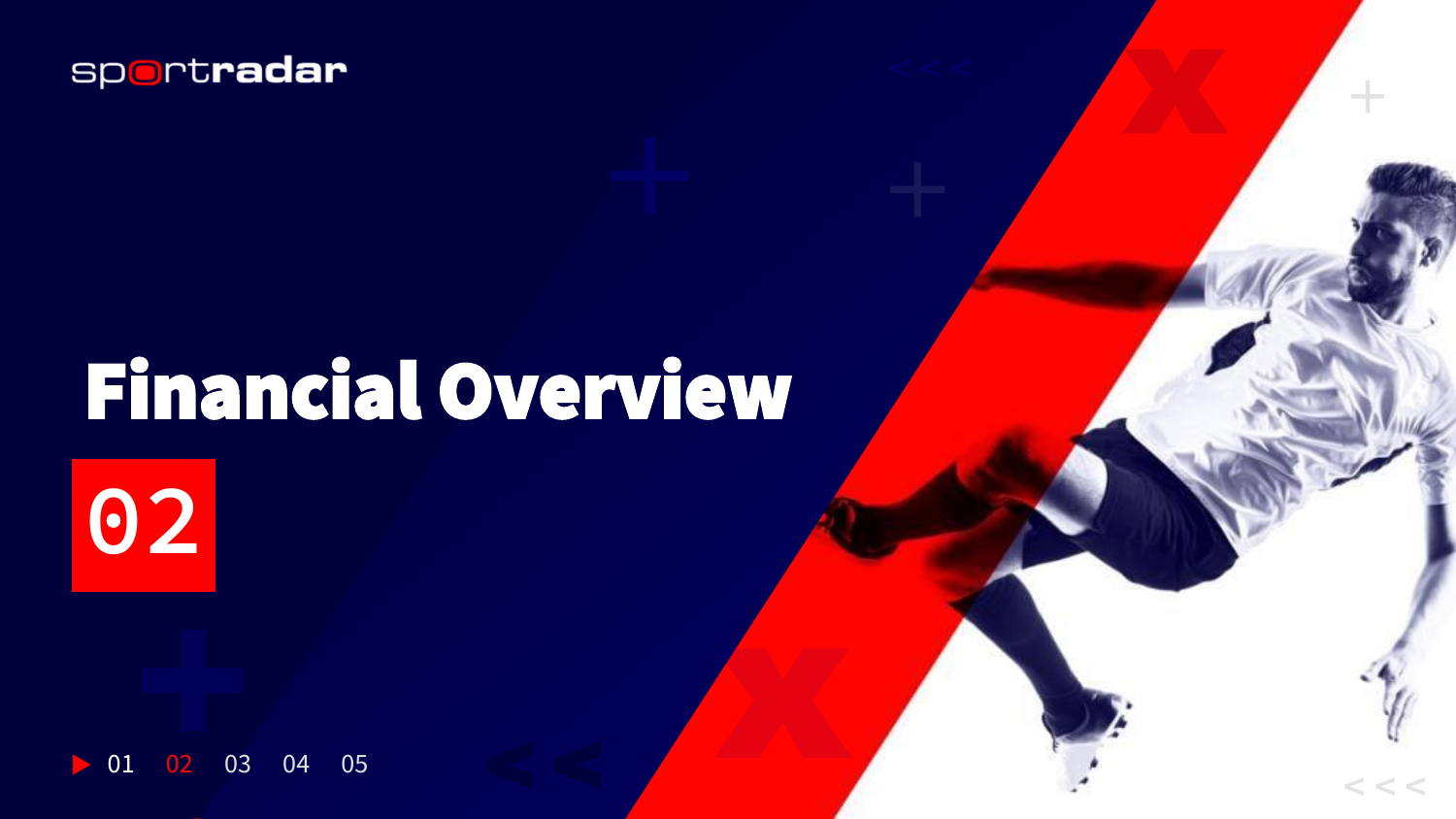# FINANCIAL HIGHLIGHTS

Sportradar Group

| │ Metrics (€m)                                         | Q1 2021 | Q1 2022 |
|--------------------------------------------------------|---------|---------|
| <b>Revenue</b>                                         | 128.5   | 167.9   |
| % YoY Growth                                           | ÷       | $+31%$  |
| <b>Adjusted EBITDA 1,2</b>                             | 28.2    | 26.7    |
| % YoY Growth                                           | ٠       | $-5%$   |
| % Margin                                               | 22%     | 16%     |
| Adjusted Free Cash Flow 2,3                            | 6.5     | 12.9    |
| % Adjusted Free Cash Flow conversion 2,3               | 23%     | 48%     |
| Total cash and cash equivalents as of Dec 31/ Mar 31 4 | 742.8   | 715.5   |
| Total bank debt as of Dec 31/ Mar 31 <sup>4</sup>      | 435.3   | 435.2   |



<sup>1</sup> Adjusted EBITDA represents consolidated earnings before interest, tax, depreciation and amortization adjusted for impairment of intangible assets and financial assets, loss from loss of control of subsidiary, foreign e other finance income/costs and amortization of sport rights; <sup>2</sup> Non-IFRS financial measure; see the Appendix of this presentation for further explanations and reconciliations of non-IFRS measures to IFRS measures; 3Adjust Flow and Adjusted Free Cash Flow Conversion are non-IFRS financial measure. See the Appendix of this presentation for a reconciliation of this measure to the nearest IFRS measure. <sup>4</sup>For the first quarter of 2021, total ca equivalents and total bank debt is as of December 31, 2021.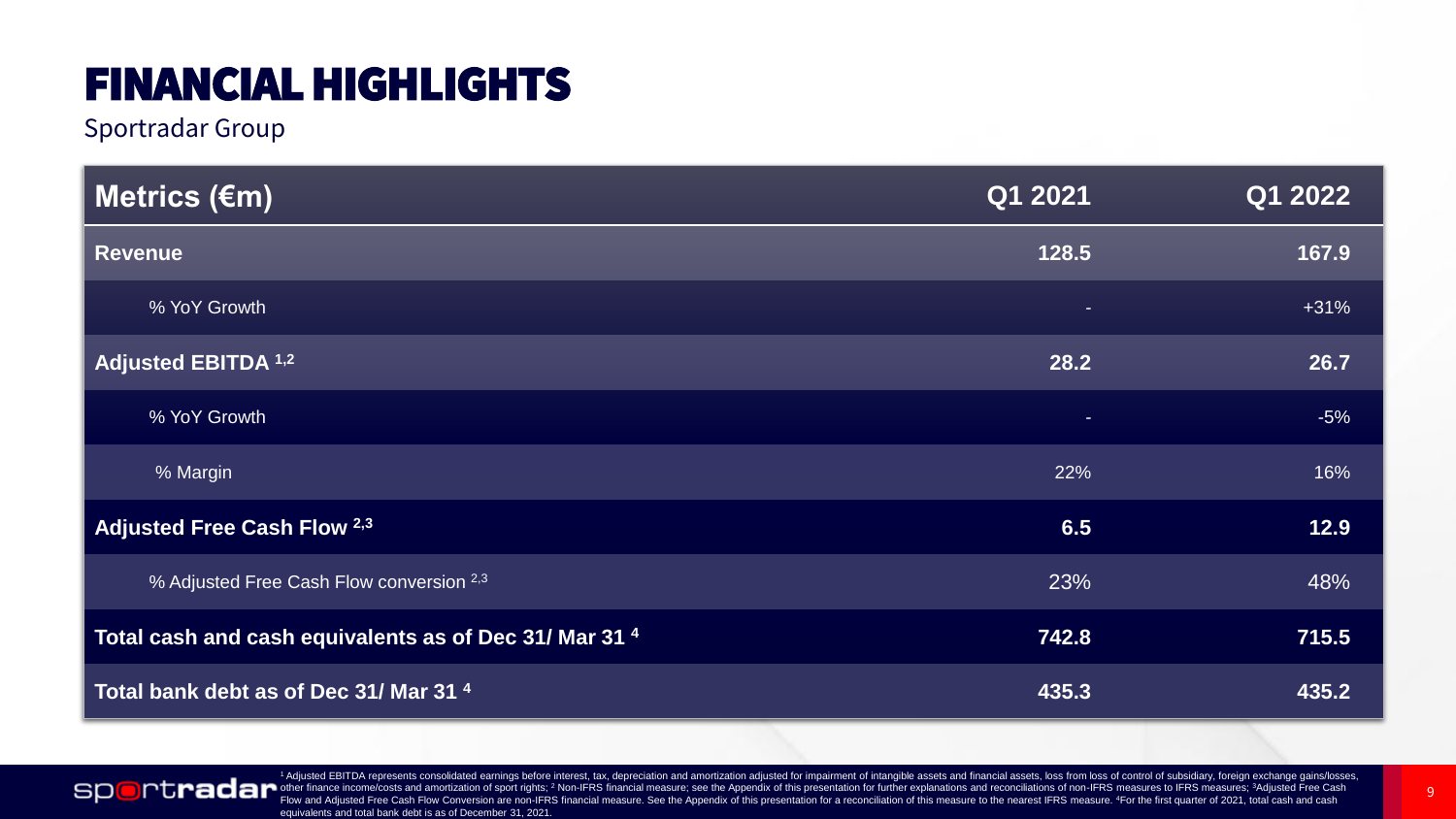# RoWBETTING –Q1 2022

Segment

SD



#### **Adjusted EBITDA (€m) 1,2**



#### **Highlights**

- **Revenue growth of 25% vs LY**
	- Growth driven by MBS (+51% vs LY) and Odds / Live Data Services (+16% vs LY).
	- MBS growth primarily driven by MTS turnover growth (+70% YoY) and higher trading margin.
	- Odds and Live Data revenue growth resulting from upselling content to our existing customers
- **Adjusted EBITDA** in Q1-22 increased by 13% to €45m compared with Q1-21.
- **Adjusted EBITDA margin** decreased to 51% in Q1- 22 from 57% LY, driven by prior year COVID-19 sports rights and scouting cost savings, and new sports rights (UEFA, ICC, ATP).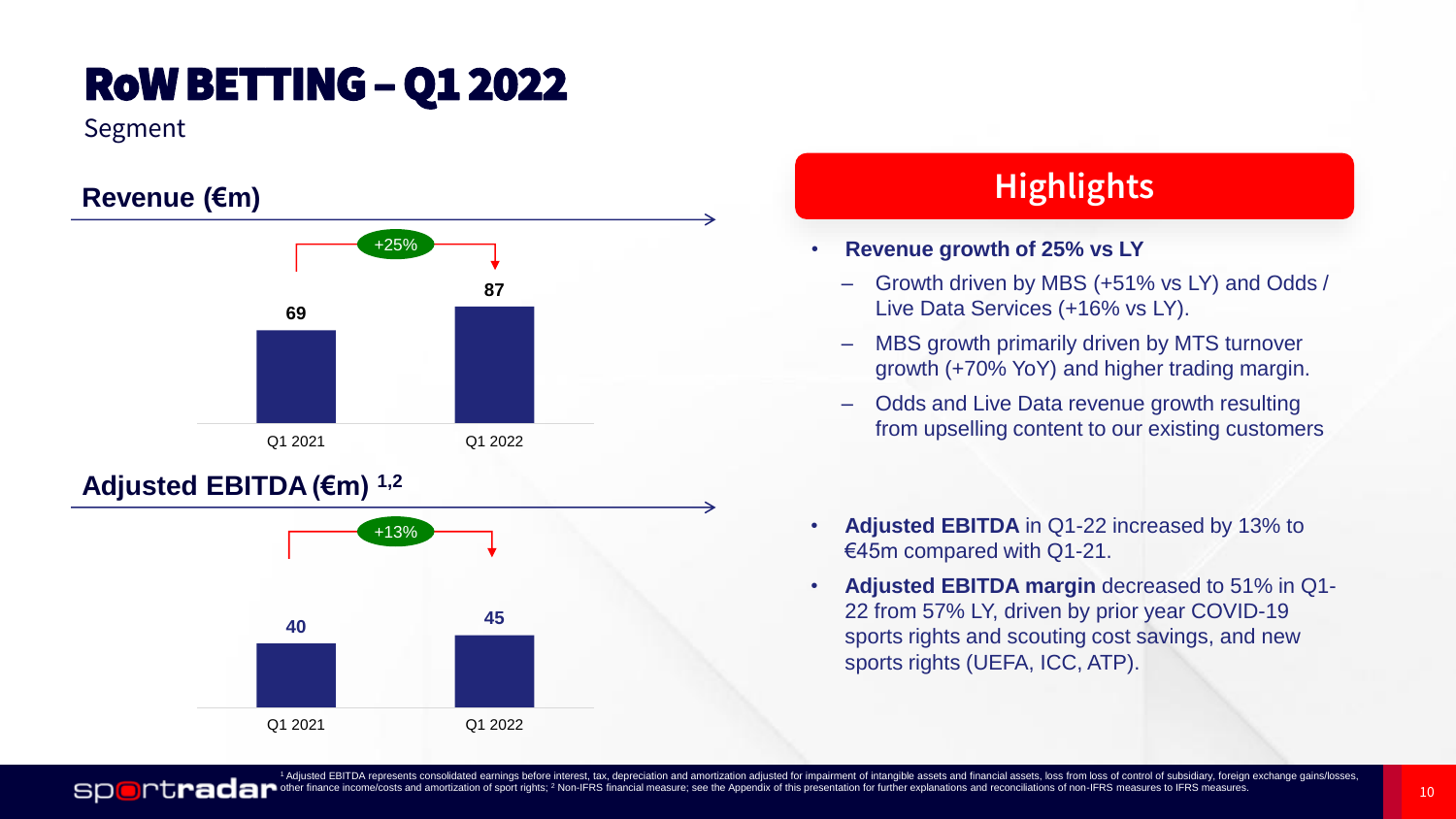# RoWAUDIOVISUAL –Q1 2022

Segment

**SP** 



#### **Adjusted EBITDA (€m) 1,2**



#### **Highlights**

- **Revenue growth of 17% vs LY**
	- AV Betting growth (+15%) driven by new NHL deal and Tennis Australia (TA).
	- Additional content sales from Synergy content.

- **Adjusted EBITDA** in Q1-22 was flat at €9m compared with Q1-21.
- **Adjusted EBITDA margin** decreased to 19% in Q1- 22 from 23% in Q1-21 primarily due to higher sports rights costs driven by the easing of the COVID-19 pandemic versus prior year and new sports rights costs.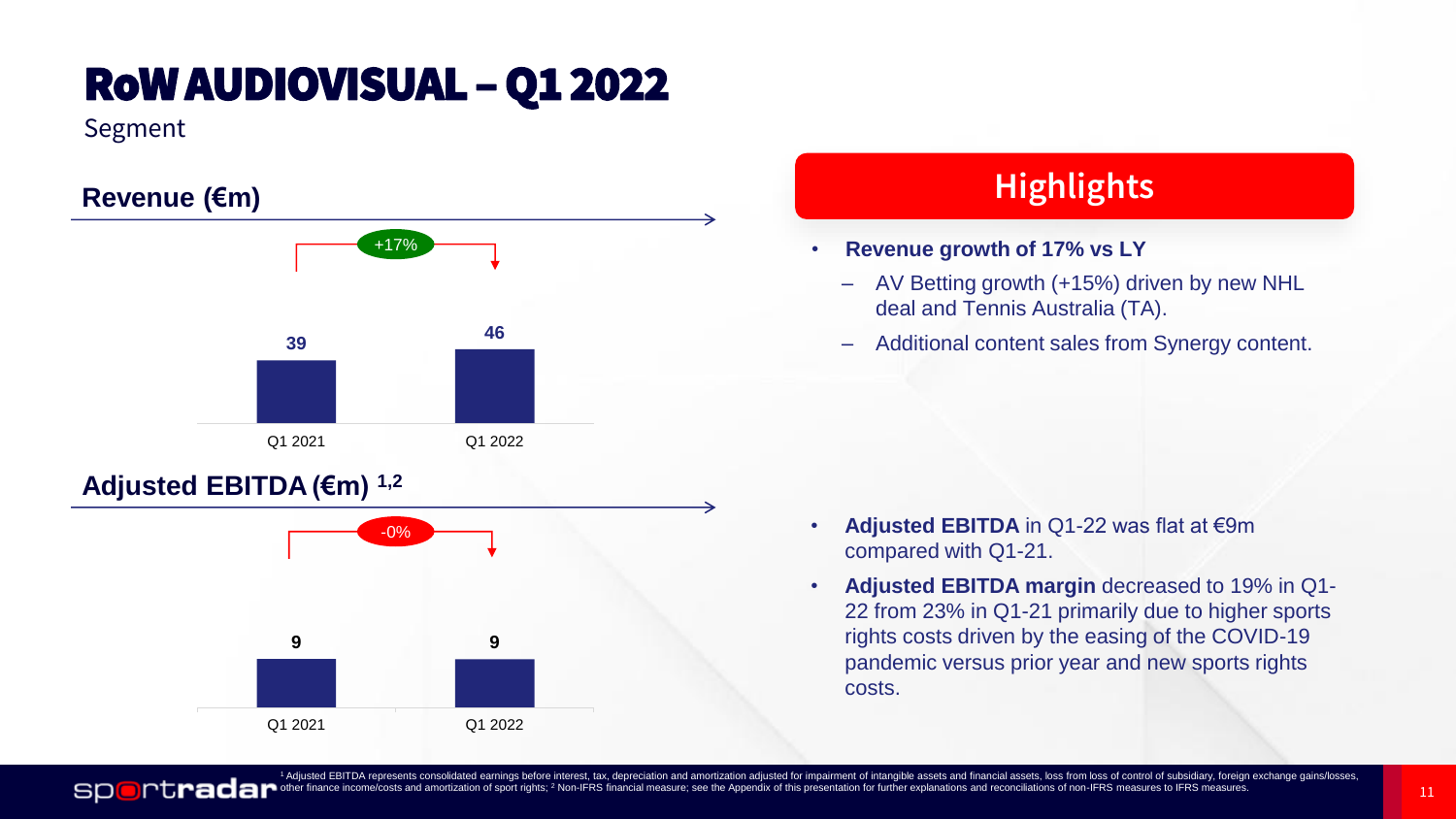# UNITED STATES – Q1 2022

Segment

SD



#### **Adjusted EBITDA (€m) 1,2**



#### **Highlights**

#### • **Revenue growth of 124% vs LY**

- Growth driven by additional revenue from Synergy acquisition and strong performance in Sports Media (+42%) and US Betting (+64%) business.
- Betting grew as a result of eight new states (incl NY) opening and strong performance with key customers
- **Adjusted EBITDA** in Q1-22 decreased to (€6m) compared with Q1-21 primarily due to increased investment in the Company's league and team solutions focused business.
- **Adjusted EBITDA margin** improved to (25%) in Q1- 22 from (32%) in Q1-21 reflecting an improvement in the U.S. segment operating leverage.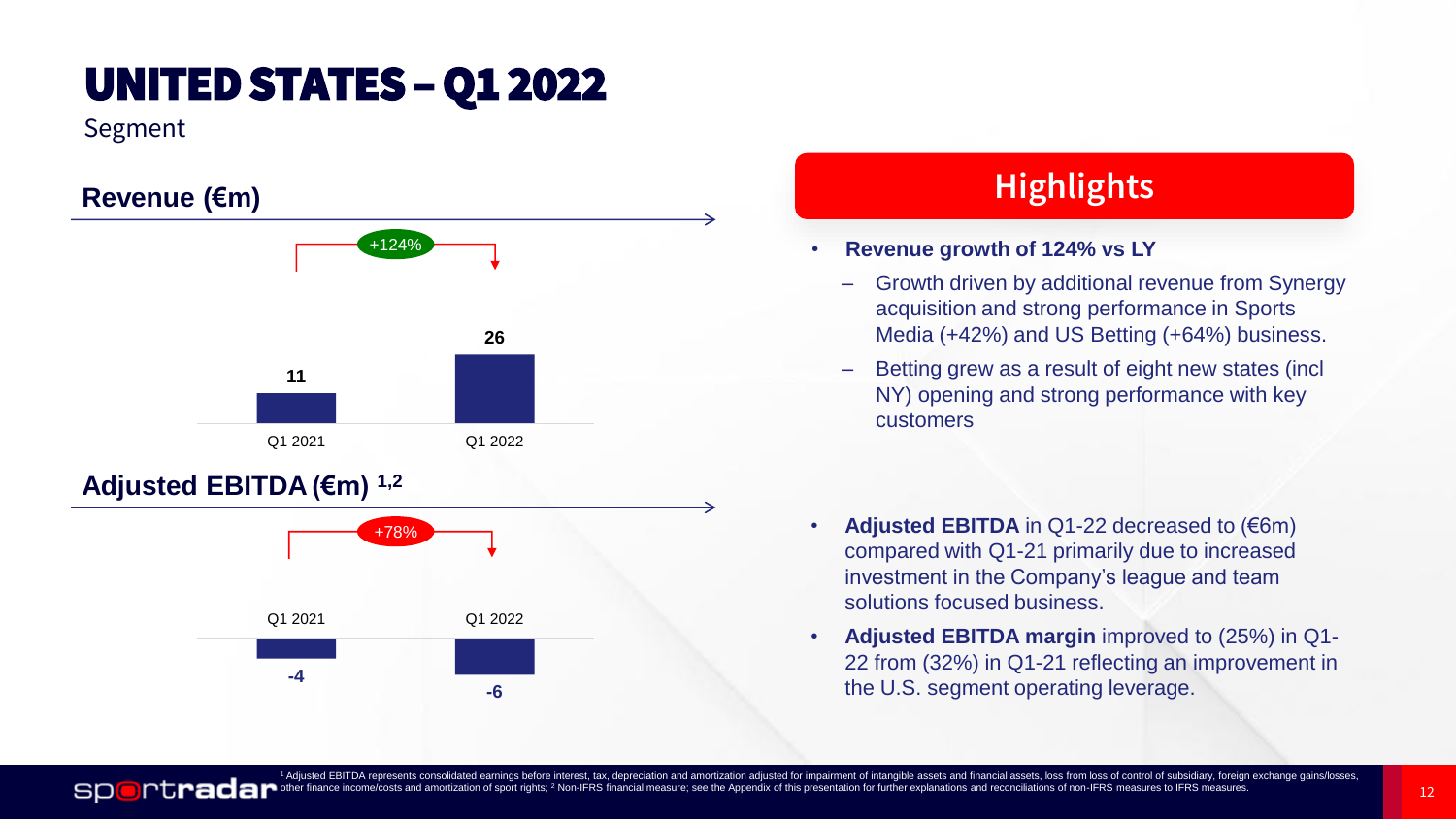# Cost categories

#### Group







**44m**  of Sport rights cost reported in Amortization.

#### **Highlights**

#### • **Major costs' total growth at 34% vs LY**

- Personnel expenses growth of 36% vs Q1-21 driven by additional hires in product and technology departments. Headcount up by 620 to 3,075 FTE at end of Q1-22 vs LY.
- Other operating expenses increased by 34% vs Q1-21 as a result of higher costs associated with being a public company and the reversal of temporary COVID-19 related cost savings.
- Sport rights costs growth of 32% vs Q1-21 primarily resulting from new rights (ICC, UEFA, ATP) and a normalized schedule in major leagues such as NBA, NHL and MLB, as COVID-19 pandemic restrictions eased.

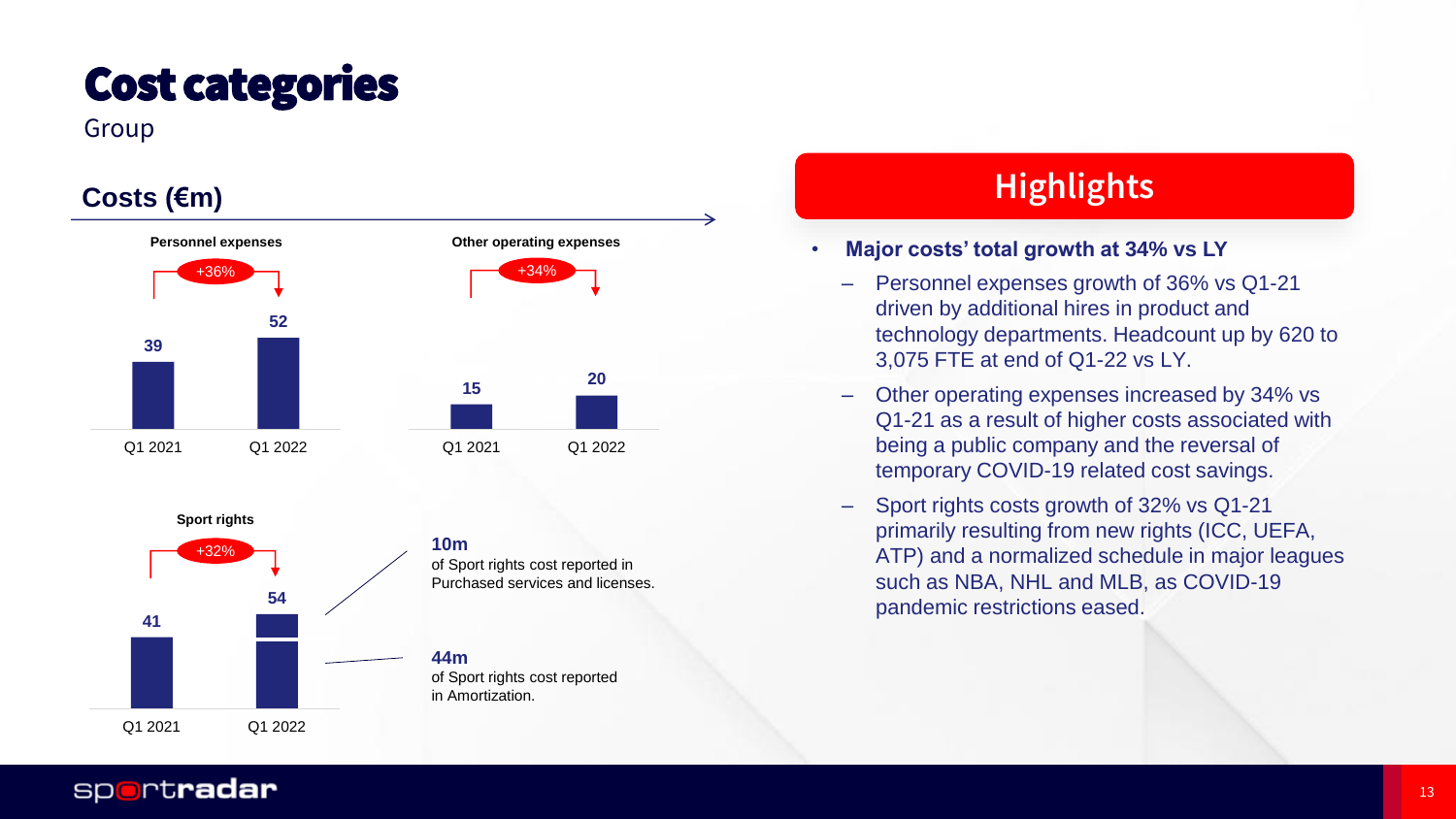## Annual Outlook Fiscal 2022



<sup>1</sup> Adjusted EBITDA represents consolidated earnings before interest, tax, depreciation and amortization adjusted for impairment of intangible assets and financial assets, loss from loss of control of subsidiary, foreign e other finance income/costs and amortization of sport rights. The Company is unable to provide a reconciliation of Adjusted EBITDA to Profit (Loss) for the period, its most directly comparable IFRS financial measure, on a f basis without unreasonable effort because items that impact this IFRS measure are not within the Company's control and/or cannot be reasonably predicted. These items may include, but are not limited to, foreign exchange ga losses. Such information may have a significant, and potentially unpredictable, impact on the Company's future financial results.

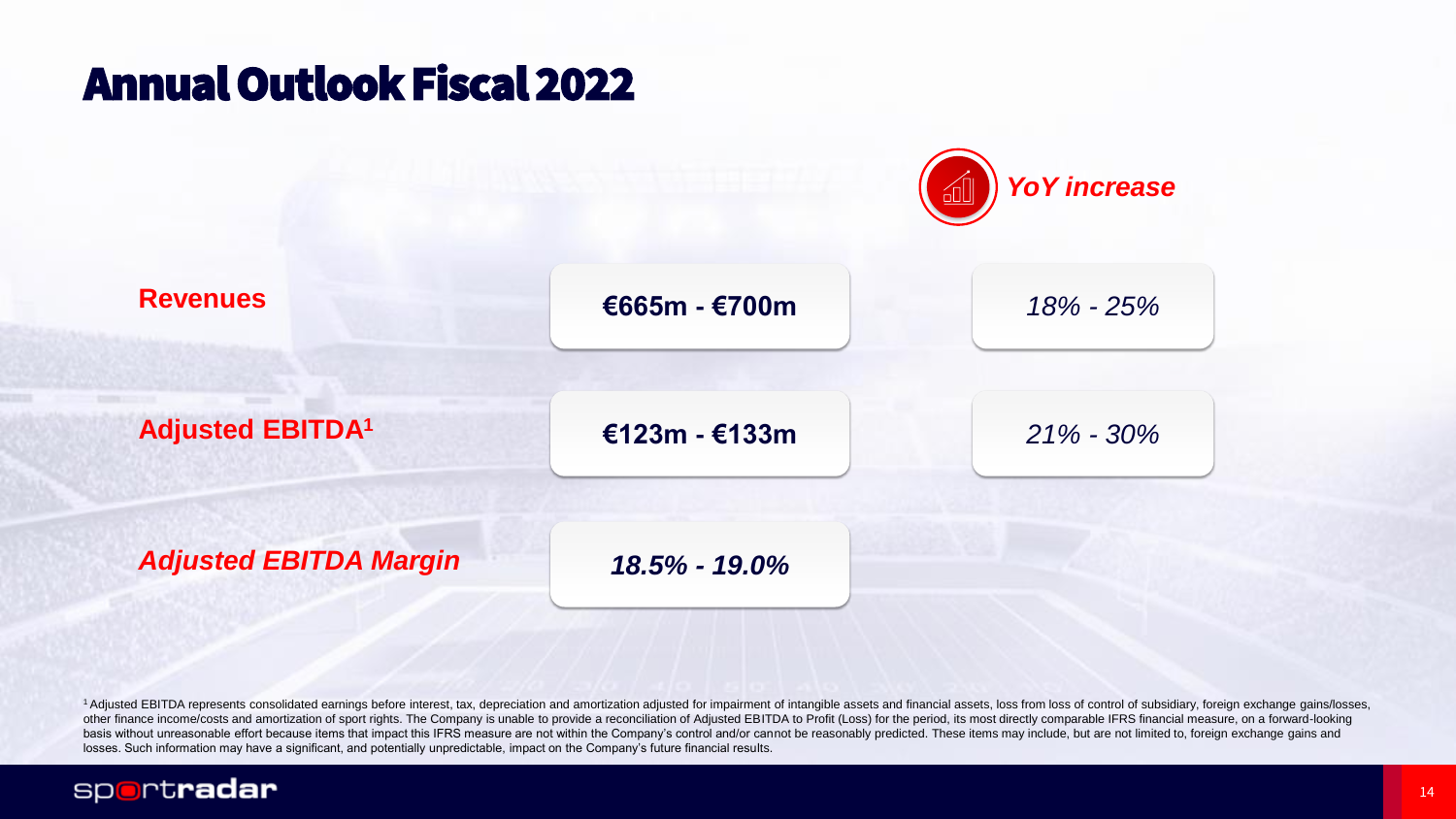



01 02 03 04 05 $\triangleright$ 

< < **< < <**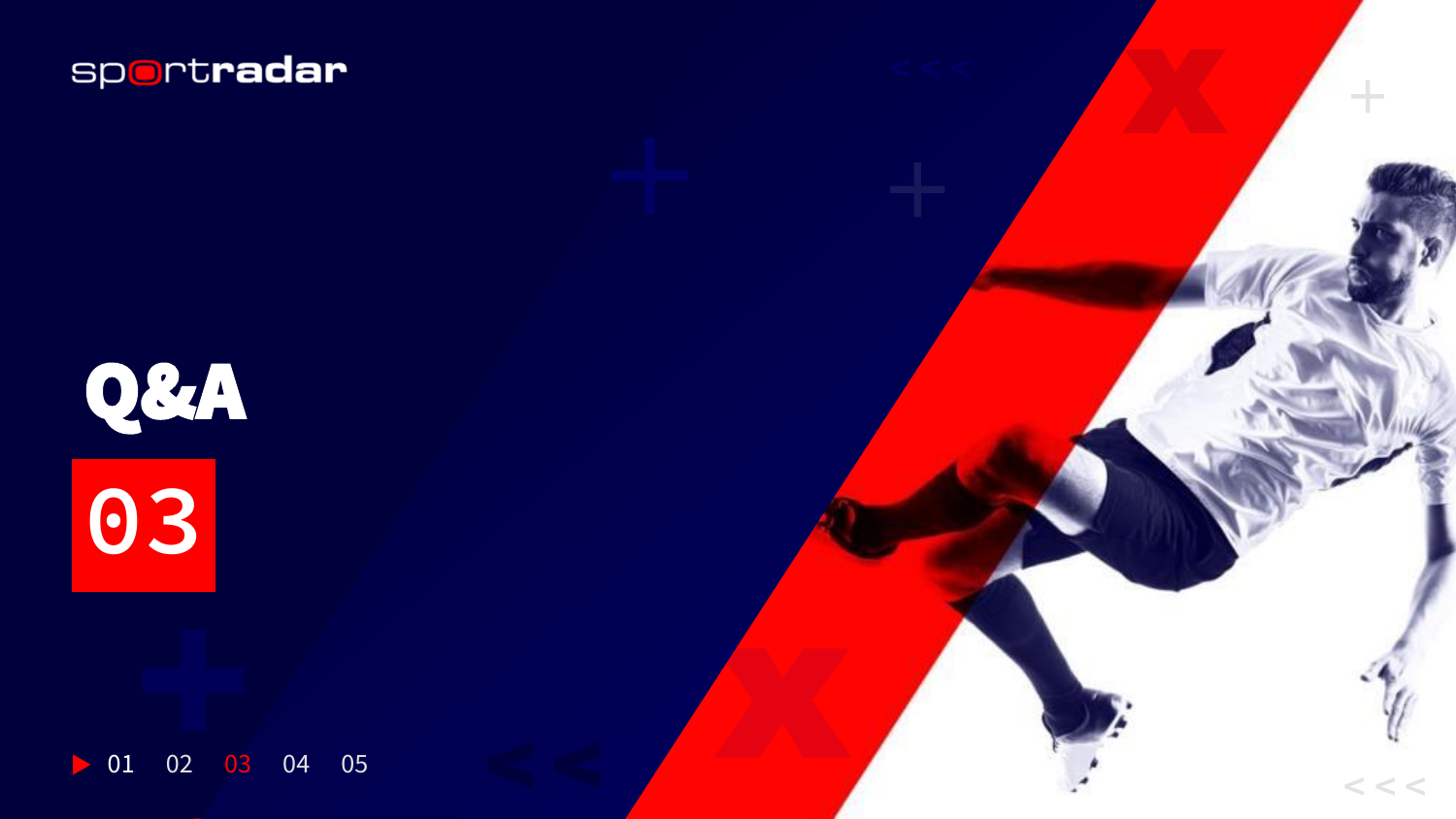

# **04** Appendix



< < **< < <**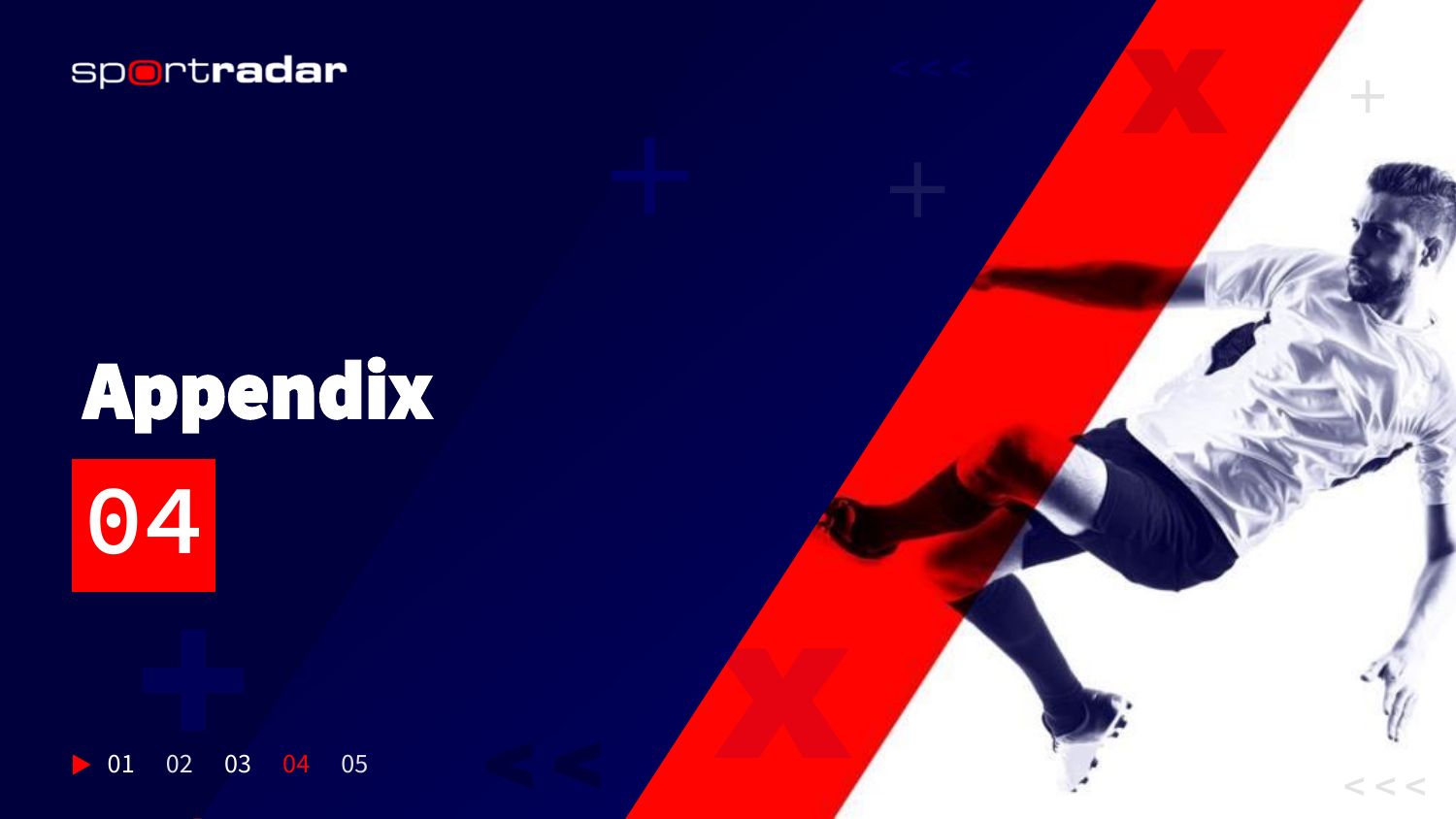# Non-IFRS Financial Measures

We have provided in this presentation financial information that has not been prepared in accordance with IFRS, including Adjusted EBITDA, Adjusted EBITDA margin, Adjusted Free Cash Flow and Cash Flow Conversion (together, the "Non-IFRS financial measures"), as well as operating metrics, including Dollar-Based Net Retention Rate. We use these non-IFRS financial measures internally in analyzing our financial results and believe they are useful to investors, as a supplement to IFRS measures, in evaluating our ongoing operational performance. We believe that the use of these non-IFRS financial measures provides an additional tool for investors to use in evaluating ongoing operating results and trends and in comparing our financial results with other companies in our industry, many of which present similar non-IFRS financial measures to investors.

Non-IFRS financial measures should not be considered in isolation from, or as a substitute for, financial information prepared in accordance with IFRS. Investors are encouraged to review the reconciliation of these non-IFRS financial measures to their most directly comparable IFRS financial measures provided in the financial statement tables included on the following slides and in the accompanying press release.

- "Adjusted EBITDA" represents profit (loss) for the period adjusted for share based compensation, depreciation and amortization (excluding amortization of sports rights), impairment of intangible assets, other financial assets and equity-accounted investee, loss from loss of control of subsidiary, non-routine litigation costs, foreign currency (gains) losses, finance income and finance costs, and income tax (expense) benefit and certain other non-recurring items, as described in the reconciliation below.
- "Adjusted EBITDA margin" is the ratio of Adjusted EBITDA to revenue.
- "Adjusted Free Cash Flow" represents net cash from operating activities adjusted for payments for lease liabilities, acquisition of property and equipment, acquisition of intangible assets (excluding certain intangible assets required to further support an acquired business).
- "Cash Flow Conversion" is the ratio of Adjusted Free Cash Flow to Adjusted EBITDA.

In addition, we define our operating metrics as follows:

• "Net Retention Rate" is calculated for a given period by starting with the reported annual revenue, which includes both subscription-based and revenue sharing revenue, from our top 200 customers as of twelve months prior to such period end, or Prior Period revenue. We then calculate the reported annual revenue from the same customer cohort as of the current period end, or Current Period revenue. Current Period revenue includes any upsells and is net of contraction and attrition over the trailing twelve months, but excludes revenue from new customers in the current period. We then divide the total Current Period revenue by the total Prior Period revenue to arrive at our Net Retention Rate. We have referred to this calculation as "Dollar-Based Net Retention Rate" in prior presentations, which is the same calculation we are now using for "Net Retention Rate" in this presentation.

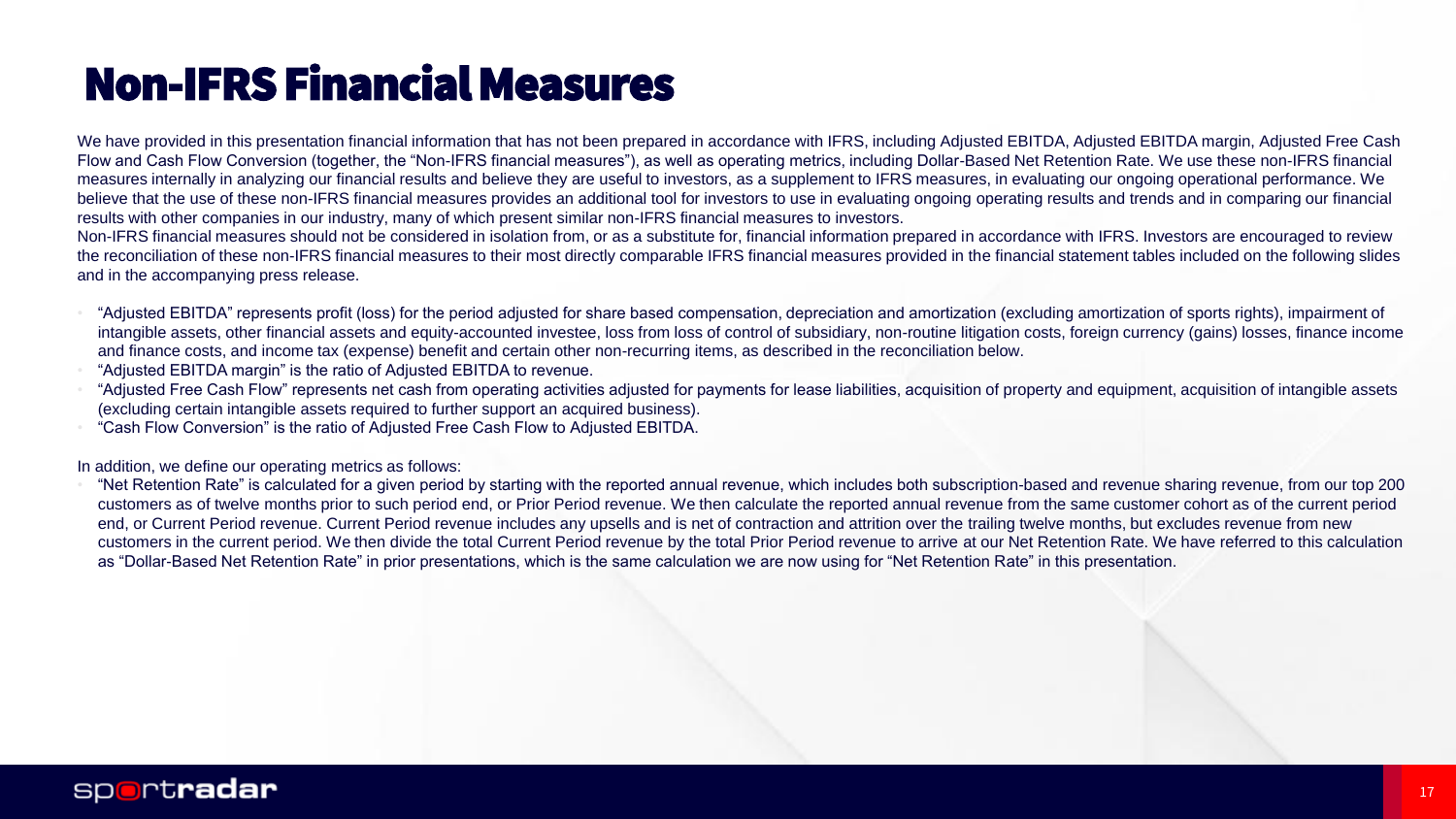# Non-IFRS Reconciliation –Adjusted EBITDA

|                                                              | Three Months Ended March 31, |           |  |
|--------------------------------------------------------------|------------------------------|-----------|--|
| in €'000                                                     | 2021                         | 2022      |  |
| Profit for the period                                        | 2,349                        | 8,208     |  |
| Share based compensation                                     | 3,866                        | 3,911     |  |
| Litigation costs                                             | $\equiv$                     | 1,284     |  |
| Professional fees for SOX implementation                     | $\overline{\phantom{a}}$     | 1,425     |  |
| One-time charitable donation for Ukrainian relief activities | $\equiv$                     | 147       |  |
| Depreciation and amortization                                | 36,204                       | 52,470    |  |
| Amortization of sport rights                                 | (29, 435)                    | (42, 268) |  |
| Impairment loss on other financial assets                    | 260                          | 28        |  |
| Foreign currency gains (losses), net                         | 6,752                        | (10, 419) |  |
| Finance income                                               | (1,709)                      | (86)      |  |
| Finance costs                                                | 7,701                        | 8,922     |  |
| Income tax expense                                           | 2,181                        | 3,079     |  |
| <b>Adjusted EBITDA</b>                                       | 28,170                       | 26,701    |  |